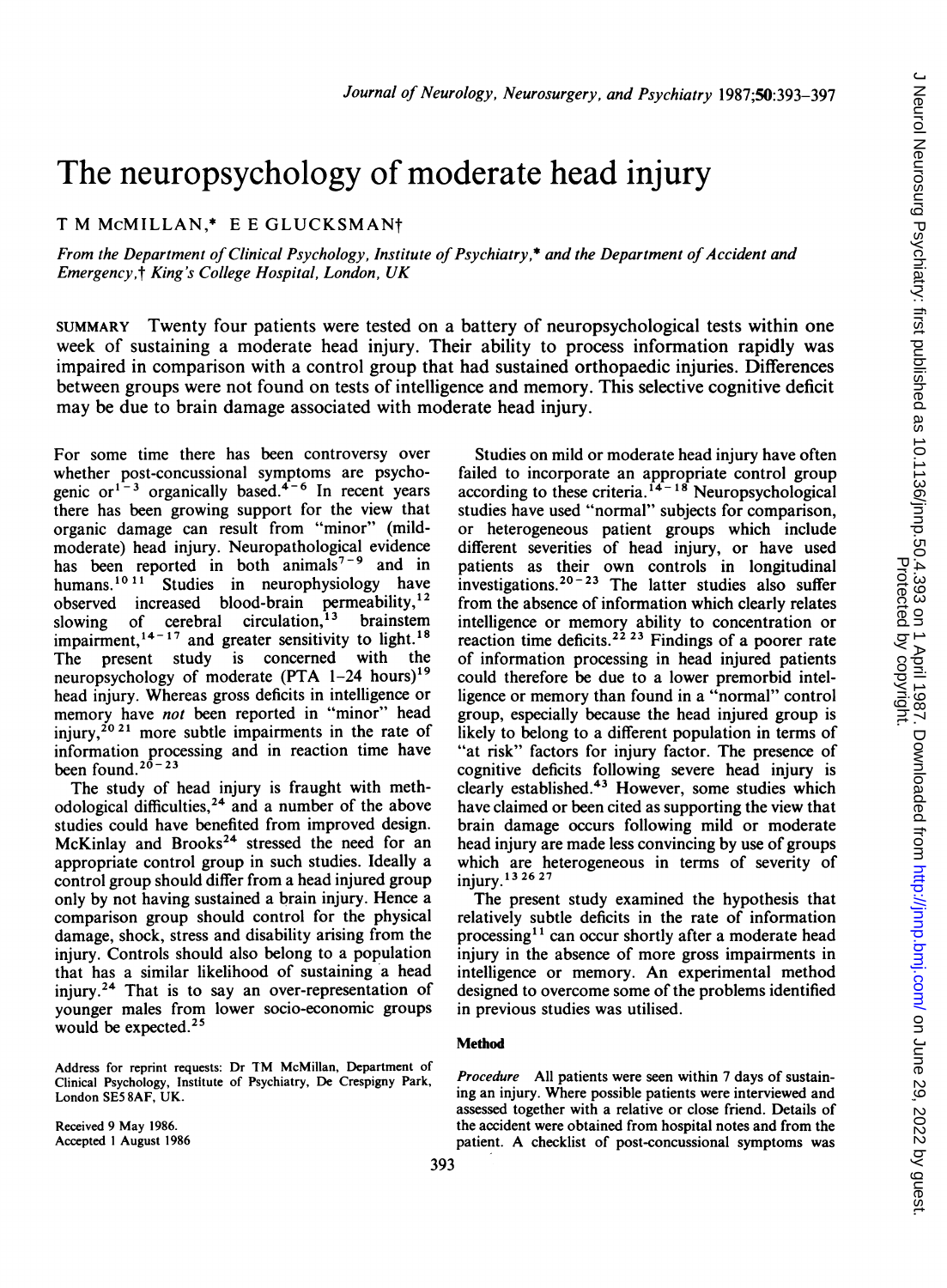#### 394

completed by both the patient and a relative or close friend. Patients The experimental group consisted of 24 modciately head injured (MHI) patients, who were admitted to casualty and held overnight for observation. This group would normally be included in the category "minor head injury" together with mild and very mild cases.<sup>1925</sup> It was selected for investigation because of the paucity of studies on MHI and because PTA duration can be difficult to assess reliably if less than one hour. Moderate head injury was defined by a duration of post-traumatic amnesia (PTA) of between <sup>I</sup> and <sup>24</sup> hours.19 <sup>25</sup> All MHI cases had been unconscious as a result of this injury. The control group (OC) consisted of 20 patients who had sustained an orthopaedic injury which usually involved an upper limb'fracture or sprain.

Patients who had a psychiatric history or who were outwith the age range of 15-60 years were excluded from the study. Excessive alcohol drinking can mimic PTA and can therefore make estimations of PTA inaccurate in minor head injury cases because the duration of PTA is relatively short. Hence, patients who were intoxicated on admission were excluded from the study. Five patients from the MHI group and one from the OC group had previously sustained <sup>a</sup> minor head injury (PTA less than 24 hours). In all of these cases the injury took place more than 4 years previously. No patient had any outstanding claims for compensation. All patients were obtained from the Accident and Emergency Department of King's College Hospital, London.

Neuropsychological testing A short version of the WAIS-R was used, including the Vocabulary, Comprehension, Similarities, Block Design and Object Assembly subtests.<sup>29</sup> These subtests were used to provide an estimate of general intellectual ability as well as a contrast between verbal and spatial intelligence<sup>29</sup> together with the more traditional estimates of verbal (VIQ) and performance (PIQ) IQ.<sup>28</sup>

Verbal memory was assessed using the Paired Associate Learning (PALT) and Logical Memory (LM) subtests of the Wechsler Memory Scale.<sup>30</sup>

The Rey-Osterrieth Complex Figure Test (RO) provided an estimate of non-verbal memory.31 Delayed recall was tested <sup>45</sup> minutes after initial presentation for both the LM and RO tests.

The rate of information processing was investigated using the Paced Auditory Serial Addition Test (PASAT).<sup>22</sup> During this test patients were required to make 60 additions,

Table <sup>I</sup> Moderate head injury (MHI) and orthopaedic control (OC) groups

|                     | MHI           | OС              |  |
|---------------------|---------------|-----------------|--|
| Number (male)       | 24 (16)       | 20 (11)         |  |
| Age                 | $31.2 + 12.0$ | $34.8 \pm 14.7$ |  |
| Cause of injury (%) |               |                 |  |
| <b>RTA</b>          | 10 (42)       | 1 (5)           |  |
| <b>Assault</b>      | 9(34)         | (5)             |  |
| Fall                | 4(17)         | 12 (60)         |  |
| Other               | 1(4)          | 6(30)           |  |
| Social class:       |               |                 |  |
| I and II            | 3             |                 |  |
| ш                   | 10            | 5<br>8<br>7     |  |
| IV and V            | 7             |                 |  |
| Unemployed          | 9             | 6               |  |

#### McMillan, Glucksman

each of two, single digit numbers. These numbers were presented serially by tape recorder. Initially the patient was allowed to practice, and the numbers were then presented at the "slow" rate (one number every 4 seconds). In a second trial the numbers were repeated at the "fast" rate (one number every 2 seconds). The number of correct responses were scored for each trial. Patients who repeatedly performed poorly during the practice trial or on the "slow" trial were suspected of having poor basic numeracy and were excluded from the study.

Both patients and relatives completed the Subjective Memory Questionnaire (SMO),<sup>32 33</sup> a self-report of everyday memory ability which has previously been found to distinguish between normal and brain injured groups.3435

#### Results

Patient variables (table 1) Differences between MHI and OC groups were non-significant for age  $(t = 0.90$ ,  $p > 0.05$ , sex (chi squared = 0.23,  $p > 0.05$ ) or employment (chi squared =  $0.23$ , p >  $0.05$ ). For the purposes of analysis, social class was compared between groups  $I + II$ , III, IV + V; differences in distribution of class were non-significant between groups (chi squared =  $3.6$ , p > 0.05). Some patients had been drinking alcohol prior to the accident but were not intoxicated on admission; the frequency of  $\frac{1}{6}$ occurrence of such cases did not differ significantly between groups (chi squared =  $2.7$ , p > 0.05).

Injury (table 1) was more frequently caused by  $a^{\frac{3}{2}}$ road traffic accident (RTA), or an assault in the MHI $\gtrsim$ group and with a fall in the OC group (chi squared  $=$   $\frac{8}{2}$ )  $21-1$ , p < 0.0001). Clinical variables All MHI patients were unconscious for less than <sup>15</sup> minutes. On admission the score on the Glasgow Coma Scale<sup>25</sup> was 464 in five MHI cases (confused conversation) and <sup>465</sup> (normal) in all other cases. Skull fracture was not evident in any patient, and none had pre- or post-traumatic were not intoxicated on admission; the frequency of occurrence of such at differ significantly be lineared = 2.7, p > 0.05). For linear and with a fall in the OC group (chi squared  $\frac{1}{2}$ , p in the MHI and out differ s

epilepsy. During admission 55%  $(1^2/2^2)$  of MHI and  $32\%$  ( $^{6}/_{19}$ ) of control patients were given analgesic drugs. The differences in the frequency of drug prescription were non-significant (chi squared  $= 1.35$ , p  $> 0.05$ ). The majority of prescriptions were for aspirin or paracetamol  $(n = 8)$  or a codeine-like drug (n  $= 8$ ). A single dose of pethidine or similar was given acutely and in only two cases, one of which belonged to the MHI group.

Post-concussional symptoms Table 2 indicates differences in the self-reporting of post-concussional symptoms by patients. Relatives were given a more elaborate 16-item checklist which incorporated a sixpoint rating scale of severity. The MHI patients were more often reported by relatives as being quieter (chi squared =  $7.96$ ,  $p < 0.01$ ) and more tense (chi squared  $= 4.63$ ,  $p < 0.01$ ) than OC patients. Relatives in MHI and OC groups did not report a different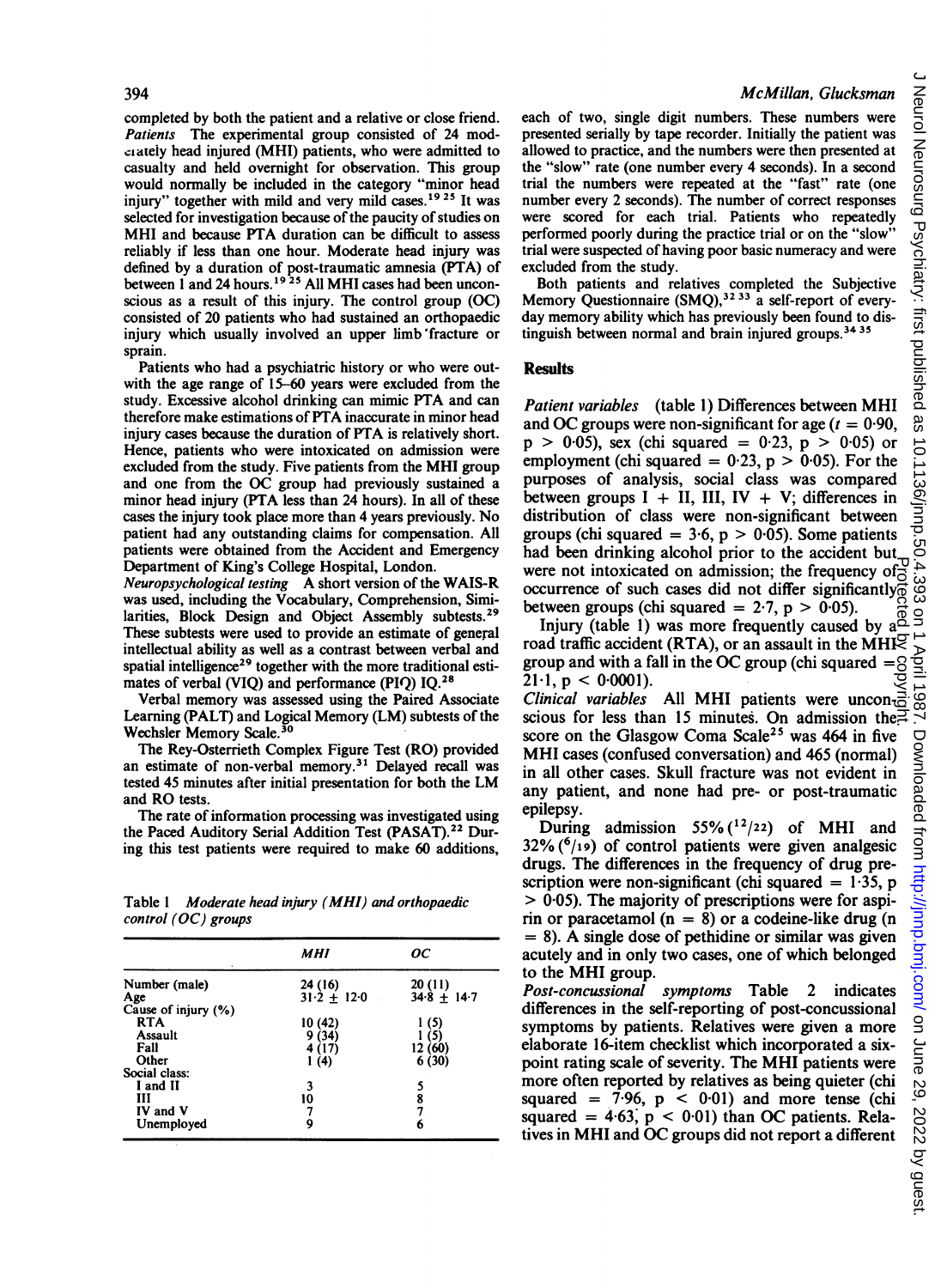### The neuropsychology of moderate head injury

J Neurol Neurosurg Psychiatry: first published as 10.11136/jnnp.50.4.393 on 1 April 1987. Downloaded from http://jnnp.bmj.com/ on June 29, 2022 by guest.<br>Protected by the protected as 10.11136/jnnp.50.4.393 on 1 April 1. J Neurol Neurosurg Psychiatry: first published as 10.1136/jnnp.50.4.393 on 1 April 1987. Downloaded from <http://jnnp.bmj.com/> June 29, 2022 by guest. Protected by copyright.

frequency or severity of other symptoms. These included patients being irritable, worried, impatient, angry, violent, childlike, forgetful, depressed, happy, calm, peaceful, relaxed or "at ease" ( $p > 0.05$ ).

Neuropsychological tests Table <sup>3</sup> clearly shows that differences in objective tests of intelligence and memory were all non-significant ( $p > 0.05$ ). The range of general IQ in the MHI group (74-114) was similar to that in the OC group  $(70-123)$ . Moderate head injury patients performed less well on the "fast" (one word per <sup>2</sup> second) administration of the PASAT ( $p < 0.01$ ), but differences were not found between groups at the "slow" (one per 4 second) rate  $(p > 0.05)$ . This would support the view that there were deficits in the rate of information processing in the head injured patients.<sup>18</sup> Scores for the PASAT did not correlate with general IO in either group ( $p >$ 0-05). Ratings of everyday memory ability from the SMO were lower in MHI than in OC patients ( $p \le$ 0-04). Differences for relatives' ratings were nonsignificant between groups ( $p > 0.05$ ).

It could be argued that group differences in the scores for the PASAT at the "fast" rate are in part due to the somewhat higher proportion of patients with <sup>a</sup> history of head injury in the MHI group, even though these injuries were minor and occurred more than 4 years prior to testing. Neuropsychological test results were therefore re-analysed with cases of previous head injury omitted. Differences between MHI  $(n = 17)$  and OC  $(n = 17)$  groups remained extremely similar. Patients in the MHI group again scored more poorly on the "fast" trial of PASAT  $(t = 2.24$ ,

Table 2 Post-concussional symptoms reported by MHI and OC patients (percent of group)

| Symptom                         | MHI(%) | OC(%) | Chi squared | Probability |  |
|---------------------------------|--------|-------|-------------|-------------|--|
| Headache                        |        | 10    | 14·1        | < 0.001     |  |
| <b>Dizziness</b>                | 46     |       | 7.2         | < 0.01      |  |
| Irritability                    | 64     | 16    | 7.8         | < 0.005     |  |
| Fatigue                         |        | 25    | $8-2$       | < 0.005     |  |
| Intolerance to noise            | 38     |       | 73          | < 0.01      |  |
| Intolerance to bright lights 33 |        |       | 6·1         | < 0.02      |  |

| Cognitive function      | Group       | $\boldsymbol{N}$ | Mean      | SD       | df | t        |
|-------------------------|-------------|------------------|-----------|----------|----|----------|
| Intelligence:           |             |                  |           |          |    |          |
| Verbal                  | MHI         | 24               | 96.5      | $12 - 2$ | 42 | $1 - 21$ |
|                         | <b>OC</b>   | 20               | $102 - 1$ | 18.6     |    |          |
| Performance             | MHI         | 22               | 96.0      | $14-6$   | 40 | 0.42     |
|                         | <b>OC</b>   | 10               | $98 - 0$  | 16.5     |    |          |
| General                 | MHI         | 22               | 94.9      | 12.3     | 40 | 0.33     |
|                         | OC.         | 20               | 96.3      | $14 - 7$ |    |          |
| Spatial contrast        | MHI         | 22               | 99.0      | $11-9$   | 40 | 0.68     |
|                         | <b>OC</b>   | 20               | 96.3      | $14-8$   |    |          |
| Verbal memory:          |             |                  |           |          |    |          |
| Paired associates       | <b>MHI</b>  | 24               | $14 - 7$  | 5.2      | 42 | 0.45     |
|                         | <b>OC</b>   | 20               | $15-4$    | 3.2      |    |          |
|                         |             |                  | $10-4$    | $3-0$    | 42 | 0.95     |
| Logical memory (IR)     | <b>MHI</b>  | 24               |           | 3.5      |    |          |
|                         | <b>OC</b>   | 20               | $11 - 4$  | $3-4$    |    | 0.22     |
| Logical memory (DR)     | MHI         | 23               | $9 - 1$   |          | 41 |          |
|                         | <b>OC</b>   | 20               | $9-4$     | $3-1$    |    |          |
| Logical memory (PR)     | MHI         | 23               | $86 - 2$  | 24.9     | 41 | 0.56     |
|                         | <b>OC</b>   | 20               | 82.7      | 12.8     |    |          |
| Non-verbal memory:      |             |                  |           |          |    |          |
| Rey (DR)                | MHI         | 21               | 24.1      | $6-2$    | 37 | 0.37     |
|                         | <b>OC</b>   | 18               | 23.3      | 7.6      |    |          |
| Rey (PR)                | MHI         | 21               | $68 - 1$  | $16-2$   | 37 | 0.25     |
|                         | $_{\rm oc}$ | 18               | 69.6      | $19-0$   |    |          |
| Attention (PASAT):      |             |                  |           |          |    |          |
| Slow                    | MHI         | 24               | 49.2      | $10-1$   | 42 | 0.80     |
|                         | <b>OC</b>   | 20               | $51-3$    | $7-1$    |    |          |
| Fast                    | MHI         | 24               | 25.9      | $10-4$   | 42 | $2.80*$  |
|                         | <b>OC</b>   | 20               | 34.6      | 9.9      |    |          |
| SMQ (patient's report)  | MHI         | 23               | 136.8     | $18-0$   | 41 | $2.20 +$ |
|                         | <b>OC</b>   | 20               | $148 - 6$ | $16-8$   |    |          |
| SMO (relative's report) | MHI         | 16               | $151-8$   | $15 - 2$ | 28 | 0.93     |
|                         | <b>OC</b>   | 14               | 145.8     | $19-8$   |    |          |
|                         |             |                  |           |          |    |          |

Table <sup>3</sup> Scores on neuropsychological tests for moderate head injury (MHI) and orthopaedic control (OC) groups

 $< 0.01$ ; tp  $< 0.05$ .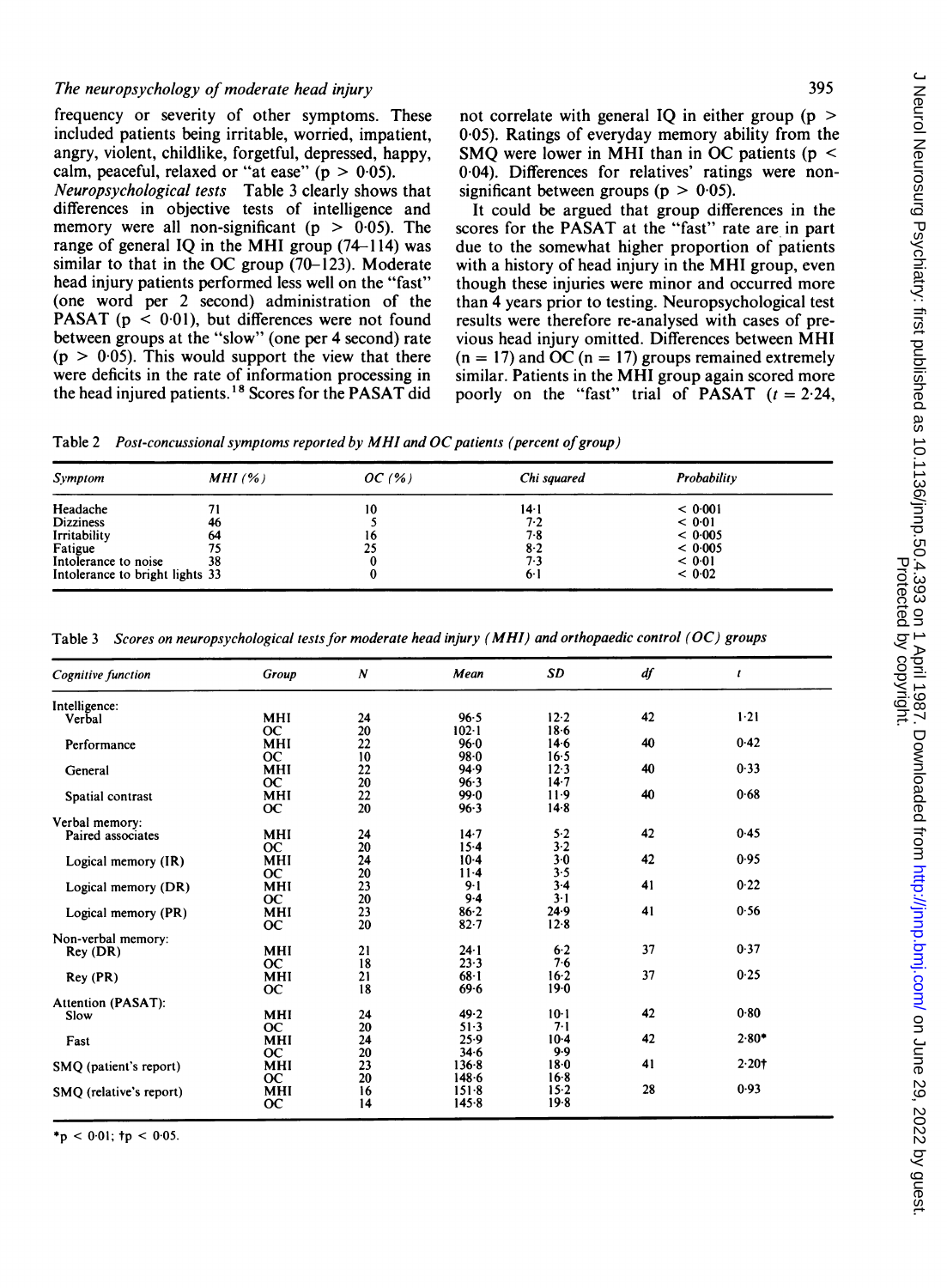$p < 0.03$ ). Self-ratings of memory continued to be lower in reports by MHI patients ( $t = 2.13$ ,  $p < 0.05$ ). Differences between groups remained non-significant for all other tests ( $p > 0.05$ ).

Possible effects of analgesic drugs on test performance were explored by comparing test results of drug and drug-free cases. Differences between groups were non-significant for all neuropsychological tests t test ( $p > 0.05$ ). Analysis of variance did not reveal any significant interactions between drug and patient groups for any test ( $p > 0.05$ ).

#### **Discussion**

The prediction that rate of information processing is impaired following a moderate head injury was supported by results from the "fast" trial of the PASAT. Both groups performed equally and well on the "slow" trial obtaining more than 80% correct answers. The "slow" trial (4 minutes) lasts twice as long as the "fast" (2 minutes) trial (see procedure). Group differences cannot therefore be simply explained by an overall deficit in sustained attention in the MHI group. Degree of task difficulty would seem to be important and results would be consistent with the view that the rate of information processing (rather than the ability to process such information) is reduced.

Impairment in the MHI group is clearly evident, but whether this can be attributed to brain damage remains dependent on the adequacy of the control group. The OC cases were similar to the MHI group in terms of "at risk" factors for injury.<sup>24</sup> These factors included age, sex, social class and employment status. Intelligence and memory ability were also similar between groups and importantly, deficits in the rate of information processing could not be attributed to a poorer level of general cognitive functioning in the MHI group. Claims for compensation following injury have been associated with post-concussional neuroses,<sup>12</sup> although more recent evidence would suggest that this case has been over-stated.<sup>36 37</sup> In the present study, compensation claims were not an issue as none were planned or outstanding at the time of testing. Repeated concussion has been reported to have cumulative effects on cognitive functioning<sup>38</sup> and some patients in this study had previously sustained head injuries. However, the finding that a selective cognitive deficit in the rate of information processing persists when cases with a history of prior head injury were excluded from analysis suggests that this is not a significant variable in this study. Finally, the inclusion only of patients who had sustained a moderate head injury avoids difficulties in interpretation found elsewhere when patient groups are heterogeneous in terms of the severity of head injury.

## McMillan, Glucksman

The close similarity between MHI and OC groups<br>implies that differences in performance on the "fast" implies that differences in performance on the "fast" rate of the PASAT are due to differences in the nature of the injury between these groups. At least twp possible causes of impaired PASAT performance in MHI patients remain. First, the effect is caused by brain damage. Second, there is greater stress associated with head injury than with orthopaedic injury in this study. The latter interpretation might gain support if more stress is associated with a road traffic accident or an assault than with <sup>a</sup> fall. If this was the case here, then the deficit in information processing in the MHI group would be due to accident associated stress rather than brain injury. The low frequencies of RTA and assault in OC cases makes further analysis of this problem difficult in the present study. The weight of evidence might however favour an interpretation in terms of brain injury. If accident associated stress was significantly greater in the MHI group, more frequent requests for and prescriptions of analgesic drugs might have been expected, but were not found. In addition an organic interpretation would be supported by evidence from previously cited neuropsychological and neuropathological studies.

Whichever is the source of the deficit, implications for the care of moderate head injured patients remained It is evident that within a few days of injury, MHR patients not only have impairments in the ability  $t\overline{Q}$ process information rapidly, but subjectively reportpost-concussional symptoms. These include headaches, dizziness, fatigue, irritability, sensitivity  $t\ddot{\otimes}$ noise and bright lights and poorer memory for every day items and events. Relatives did not report these effects, but did detect other post-injury changes and stated that MHI patients were more quiet and tense. Soon after injury there is therefore disparity between the perceptions of patients and their relatives regarding psychological sequelae of the accident. This could indicate a basis for the development of psychosocial  $\overline{a}$ problems in some cases (such as marital difficulties), as has been reported for severe head injury cases.<sup>3940</sup> Difficulty in concentrating could in addition affect work performance, and more generally these patients might be more susceptible to everyday stress. The potential for the development of these problems in "minor" head injury patients has been pointed out by other authors.<sup>30 41</sup><sup>42</sup> It is especially pertinent because these patients often receive little or no advice or follow-up after discharge. The role of counselling and follow-up in these patients with a view towards the follow-up in these patients with a view towards the 9<br>prevention of the development of such problems is  $\frac{C}{\pi}$ <br>worthy of further investigation.<br>**References**  $\frac{1}{2}$ <br>**Niller H. Accident neurosis.** *Br Med J* 1961;i:9 worthy of further investigation. Protected by copyright.

#### References

<sup>1</sup> Miller H. Accident neurosis. Br Med J 1961;i:919-25, 992-8.